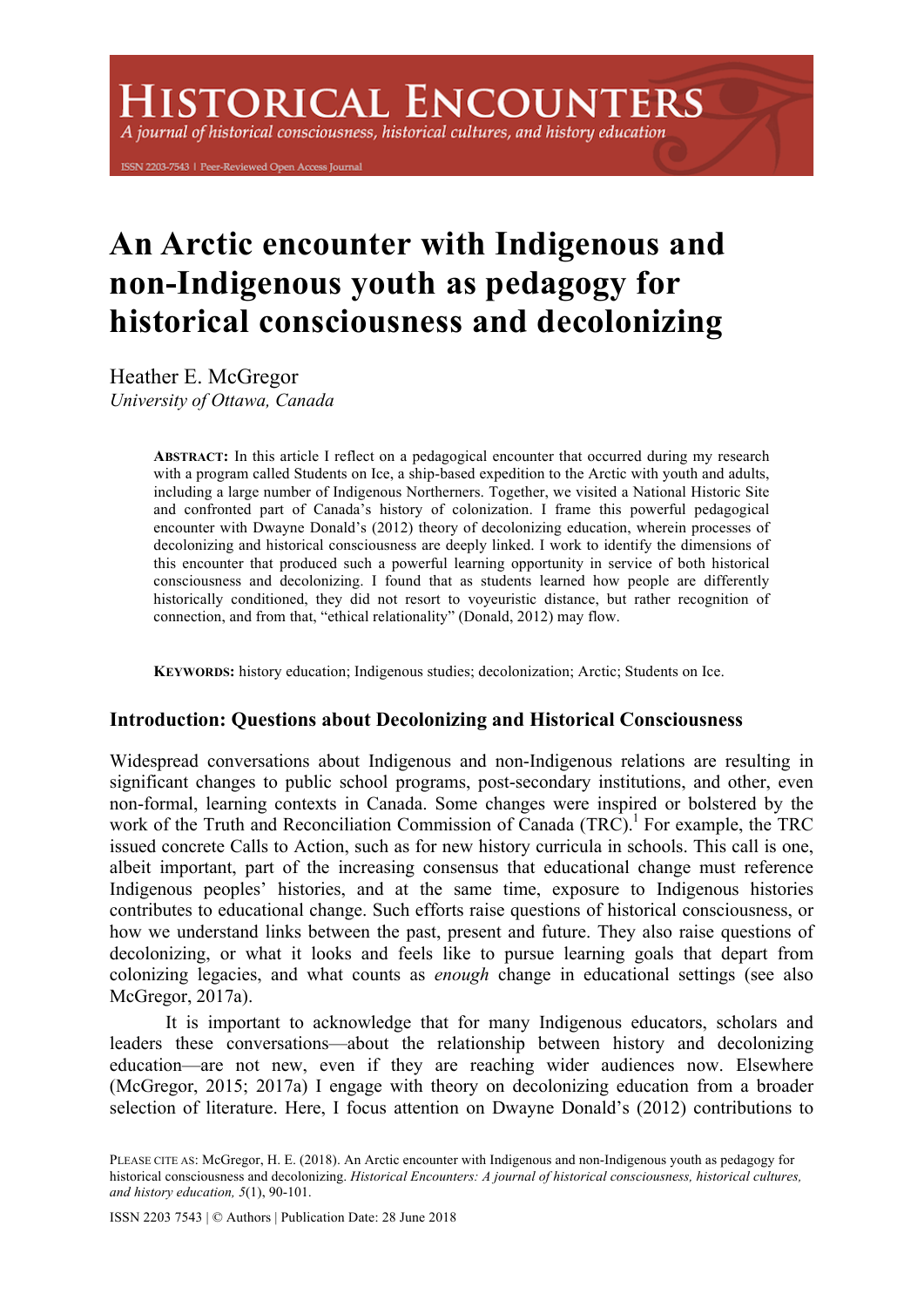theorizing why processes of decolonizing education are warranted and how to go about them in the Canadian context. I highlight his ideas about the myth of the fort or separation between Indigenous peoples and other Canadians, the perpetuation of colonial frontier logics, the purpose of confronting colonial histories with an eye to interconnections, and ultimately the pursuit of ethical relationality. These theoretical reference points provide a frame for the pedagogical encounter I describe, and the generative dimensions of pedagogy that I work to identify. My choice to focus on Donald's article, "Forts, colonial frontier logics, and Aboriginal-Canadian relations," is not intended to discount the increasingly voluminous literature on decolonizing education published in and outside of Canada. Instead, it is intended to closely attend to the kernels of meaning that emerged from placing this particular research and learning story within this particular theoretical frame.

Having read Donald's article in 2012, I wondered what pedagogy informed by this theory might look like and feel like. Unexpectedly in 2016, I found myself in the midst of just such a learning opportunity. Although the emergent pedagogy I describe here was not informed by Donald's theory in advance, I found that in retrospect his ideas could help me to make sense of its significance.

This encounter occurred during my research with a program called Students on Ice, a shipbased expedition to the Arctic with youth and adults, including a large number of Indigenous Northerners. Together, we visited a National Historic Site and confronted part of Canada's history of colonization. We witnessed the abandoned village of Hebron, a real place where evidence of colonization cannot be hidden or ignored. Our learning community—the people we arrived, visited and left with—included people, especially youth, directly impacted by that very history of colonization. The focus of our visit became the intergenerational effects of colonization, including the contemporary suicide epidemic in Inuit communities. The presence of the past in the lives and relationships of participants could not be denied. Being on a journey together also provided for percolation, or the opportunity for participants to return to thinking about their experience as it set in over the days and weeks afterwards, along with others who had experienced it too. Through comments from research participants I found that as they learned how people are *differently* historically conditioned, they did not resort to voyeuristic distance or settle into separate realities, but rather recognized *connection*, and from that, "ethical relationality" (Donald, 2012) may flow. Thus, my observations of this pedagogical encounter, and the conversations I had with youth who reflected on it through my research, help to enliven Donald's theory of decolonizing education.

#### **Histories that convey separate realities and decolonizing education in Canada**

The premise of Donald's (2012) article is that Canadians and Canadian education systems have not taken seriously the implications of colonialism for our shared society. He points to the prevalent and problematic assumption that Indigenous and non-Indigenous peoples inhabit separate realities, thus denying our multi-layered and long-time relationality in the country we have come to call Canada. I, too, am interested in Canadian tendencies towards constructing, or at least perceiving, separate realities within our borders. Perhaps this has been a survival tactic in such a huge country marked by significant regional differences, but it has also resulted in deep alienation on the part of those whose realities are marginalized.

In relation to the Canadian Arctic—the region with which I identify and where my research is based—at least three dimensions of separateness are at play: rurality and remoteness in contrast to urban life; predominantly Indigenous populations rather than non-Indigenous; and, Northern environments, in the real, geographic sense rather than the cultural sense (such as referring to Vancouver as Hollywood "North"), and their intense influence on human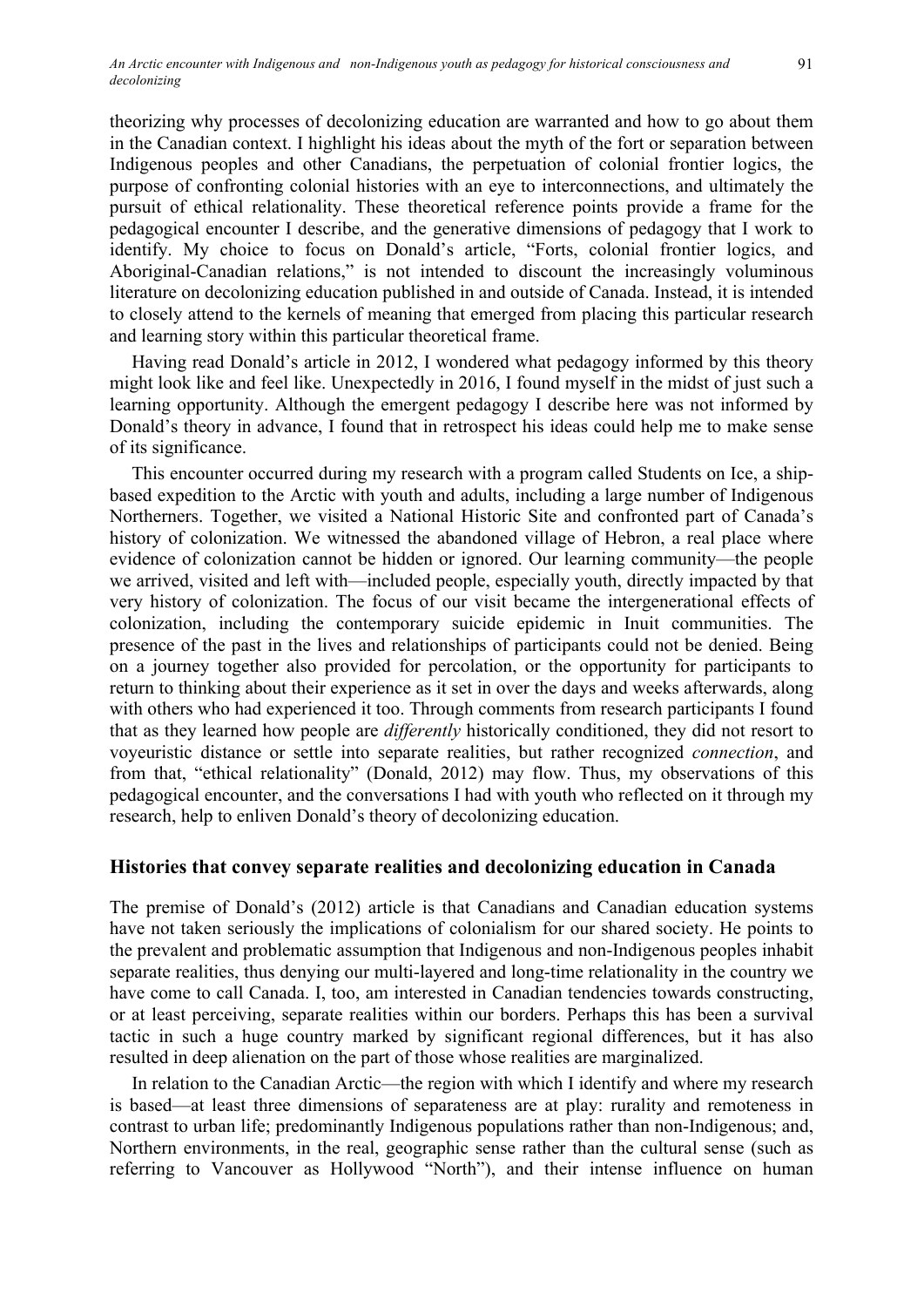experience. Sherrill E. Grace (2007) explores cultural and discursive evidence of this separateness through her book *Canada and the Idea of the North*. She notes a 1967 radio documentary by Glenn Gould, the famous Canadian musician, called "The Idea of North," in which Gould, said:

I've been intrigued for quite a long time... by that incredible tapestry of tundra and taiga country... I've read about it, written about it occasionally, and even pulled up my parka and gone there. But like all but a very few Canadians, I guess, I've had no direct confrontation with the northern third of our country. I've remained of necessity an outsider, and the north has remained a convenient place to dream about, spin tall tales about sometimes, and, in the end, avoid. (Grace, 2007, p. xxv)

I suggest that a great deal of ignorance and intrigue, and very little "direct confrontation" as Gould puts it, characterizes most Canadians' relationship with the Arctic even now. Questions of how to overcome perceptions of separateness, and the invisibility of Indigenous peoples, are very real for Arctic peoples for many reasons, not the least of which is their ability to bring attention to, and mediate, how climate crisis is already deeply affecting human lives (Watt-Cloutier, 2015).

Also speaking of confrontation, with regard to reforming Indigenous-non-Indigenous relations, Dwayne Donald (2012) suggests, "The possibility for decolonizing educational philosophies in Canada can only be realized through confrontation with contentious colonial legacies" (p. 93). Here Donald raises questions of historical consciousness—how the way we understand the past affects our perspective on the present and future. Using the example of the fur-trading fort, Donald shows how versions of history become not only interpretations of events, but they "morph into hegemonic expressions of existing value structures and worldviews of the dominant groups" (p. 95). Of the mythic national symbol of the fort, Donald says:

In Canada, the wildness of the land and the Indian are similarly valued, but there is also much pride in the ways the land was civilized and how civilization was brought to the Indians. The fort, as a colonial artifact, recapitulates the development myth of the Canadian nation by symbolizing this civilizing process—transplanting a four-cornered version of European development into the heart of the wilderness. (p. 95)

While there are few forts in Arctic Canada, there were both fur-trading posts and churches or mission stations of several denominations that defined the landscape—and humanscape—in new ways. Just as with forts, these posts and churches delineated where one could find, as Donald says, "civilized and industrious people working in the interest of building a new nation from *terra nullius*" (p. 100). The arrival and "gift" of Christianity to the Indigenous peoples was seen, and, many would argue, is still seen, as a civilizing, progressive, even ultimately charitable process of change. The remaining old Hudson's Bay Company posts and churches stand across the Arctic as a testament to that hegemonic value structure and worldview.

The work of decolonizing education, according to Donald, involves confrontation with the past and revisiting history with an eye to interconnections. In his words:

The process of decolonizing in Canada, on a broad scale and especially in educational contexts, can only occur when Aboriginal peoples and Canadians face each other across deeply learned divides, revisit and deconstruct their shared past, and engage carefully with the realization that their present and future is similarly tied together. What are required are curricular and pedagogical engagements that traverse the divides of the past and present. Such work must contest the denial of relationality by asserting that perceived civilizational frontiers are actually permeable and that perspectives on history, memory, and experience are connected and interreferential. (Donald, 2012, p. 102)

He goes on to describe the characteristics of ethical relationality that emerge from these pedagogical engagements to traverse the divides of the past: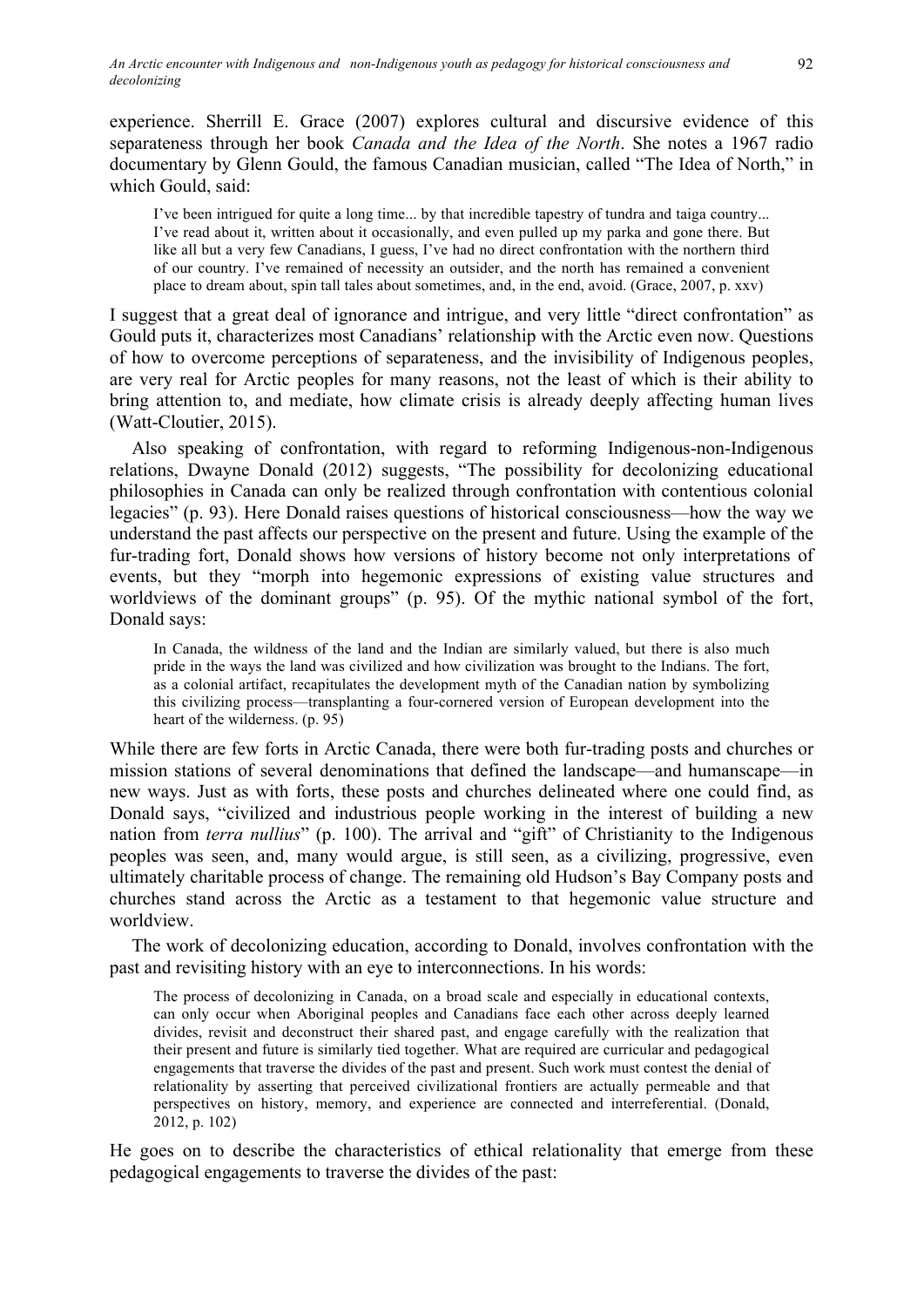[...] this form of relationality carefully attends to the particular historical, cultural, and social contexts from which a person or community understands and interprets the world. It puts these considerations at the forefront of engagements across frontiers of difference. This concept of relationality instantiates an ethical imperative to acknowledge and honour the significance of the relationships we have with others, how our histories and experiences position us in relation to each other, and how our futures as people in the world are tied together. (p. 104)

In another of Donald's articles he describes the work of facing colonial histories as an "ethic of historical consciousness," saying, "This ethic holds that the past occurs simultaneously in the present and influences how we conceptualize the future. It requires that we see ourselves related to, and implicated in, the lives of those who have gone before us and those yet to come" (2009, p. 7). $^{2}$ 

Thus, in this theoretical frame the goal of decolonizing education is to pursue ethical relationality through historical consciousness. The important constructs include coming to know the past differently, overcoming perceptions of separateness, and relational processes of reforming historical consciousness with decolonizing aims. It is important to note that Donald theorizes primarily from Blackfoot and Cree territory in what is now called the province of Alberta. What I have tried to show here is that some of the same constucts may translate, albeit with some adaptations, to Inuit territory in the Arctic, the context to which I now turn.

### **Context of confrontation with coloniality: Hebron, Nunatsiavut**

Hebron was a Moravian mission station located on the north coast of Labrador, in a region now officially recognized as the Inuit homeland of Nunatsiavut. Hebron was established in the 1830s; not the first mission station in Labrador, but early in comparison to European settlement in other parts of Inuit territory across the Canadian Arctic. The German missionaries delivered religious instruction, supported Inuit language literacy, celebrated Christmas and Easter, started church bands and choirs, and provided medical and commercial services to Inuit. In turn, Inuit increasingly settled nearby the mission station, ultimately creating a permanent community. This situation continued for more than 100 years, and Labrador eventually became part of Canada in 1949.

In 1959 the provincial government of Newfoundland, which governed Labrador at the time, decided with the Moravians that supplying the remote location of Hebron was too expensive. During an Easter church service, community members were informed that they would be relocated elsewhere in Labrador. It is important to note that in the Moravian church dissent was not tolerated; thus Inuit were not consulted or given any choice in the matter. An Inuit leader wrote to the government begging not to be removed from the land those Inuit families knew as home, but he was not successful in his appeal. The relocation that followed was deeply painful, and the integration of Hebron families into other communities to the south was not well supported, causing what is now recognized as significant intergenerational trauma (Inuit Tapiriit Kanatami, 2016).

Hebron is an engaging place to visit, partly because of the site's natural beauty and the good possibility of seeing evidence of polar bears. The Moravian church and mission house are well-built, prominent buildings that remained partially intact despite abandonment. Hebron was declared a National Historic Site in 1976. In 2005 the Newfoundland & Labrador government officially apologized to the families who were relocated away from Hebron. In 2009 a monument was erected at Hebron, depicting the government apology and a response to the apology from affected Inuit. Over the past several years the Nunatsiavut (local Inuit) government has funded restoration of the mission house and church. Inuit families who continue to feel ancestrally connected to Hebron are voluntarily conducting this restoration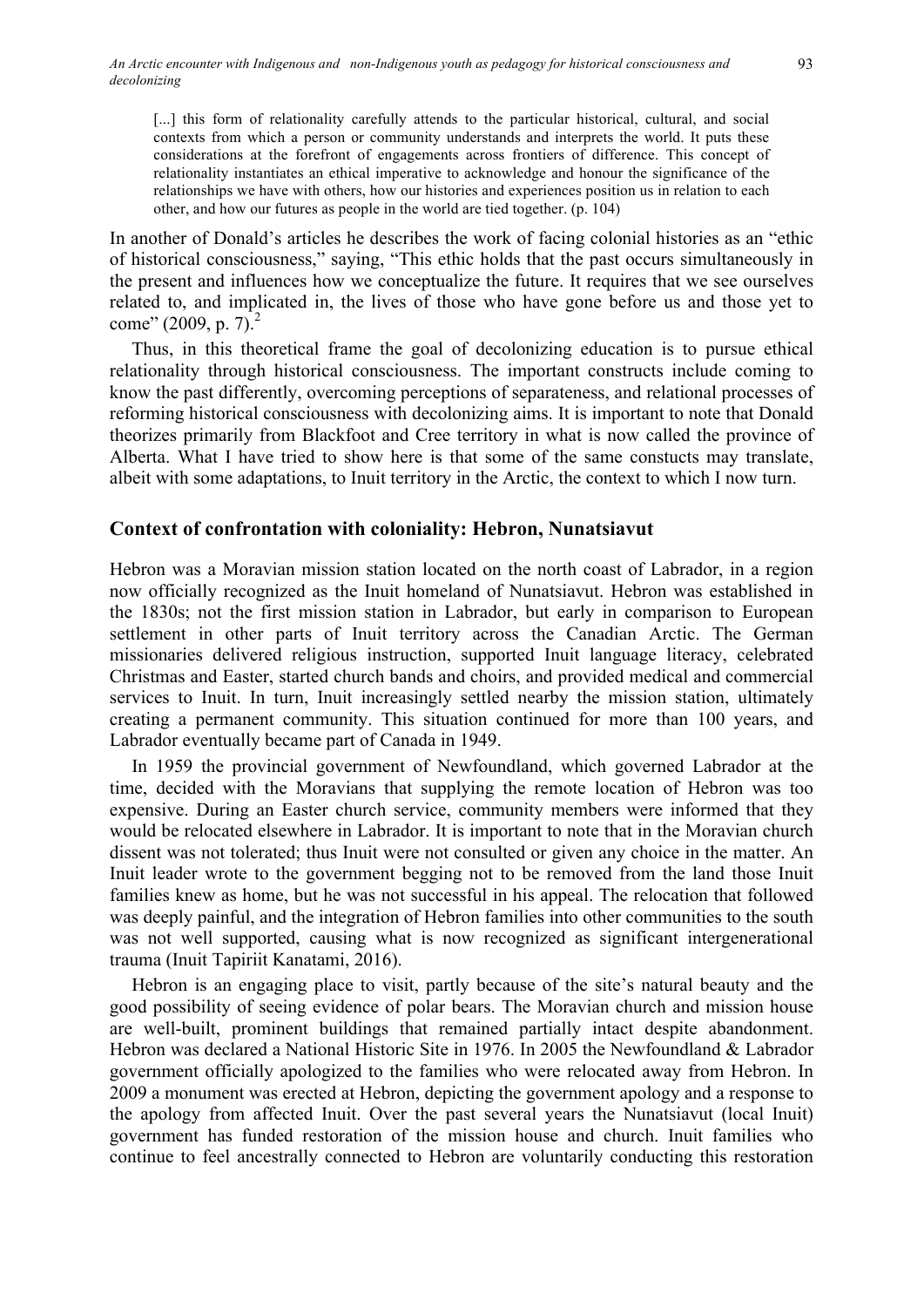during the summer months, and taking care of the site. It is no longer decrepit or devoid of human connection.

To understand the story of Hebron, then, is to confront the early processes of missionary contact with Indigenous peoples in Arctic Canada and the gradual changes to Inuit life that followed. It is also to confront the manipulations of Indigenous lives by colonial governments in the  $20<sup>th</sup>$  century under the welfare state, the complicity of the church in efforts to control Indigenous life on Eurocentric terms, and the drastic, deepfelt pain caused as people were forcibly disconnected from their homelands.

### **Pedagogical encounter: Taking youth to the Arctic**

In the summer of 2016 I visited Hebron with 120 youth and 80 adults participating in a program called Students on Ice (SOI). SOI is a non-profit foundation based in Gatineau, Quebec that takes students aged 14-24 from around the world on ship-based educational expeditions to the Arctic and Antarctic. Over the course of SOI's history, since it was founded in the year 2000, multi- and interdisciplinary learning has increasingly characterized its education program. Whereas climate, environmental and biological sciences took centre stage in the past, more recent expeditions—especially to the Arctic—feature the arts (music, theatre, visual arts), social sciences (history, economic development, healthy communities) and Inuit culture (sewing, drumming, politics). The central aim of youth leadership development is deeply embedded in the themes of the education program and purpose of the expedition experience.

On Arctic expeditions, SOI strives for 30%, or greater, rate of participation by youth from the Arctic including Alaska, Canada (Yukon, Northwest Territories, Nunavut, Nunavik/Northern Quebec, Nunatsiavut/Labrador), Greenland or other circumpolar countries. I refer to these as the "Northern" youth, a majority of whom are Indigenous, mostly Inuit. On the expedition in 2016 there were 45 Northern youth, including 6 from the region of Nunatsiavut/Labrador, which we visited. Most Northern youth are between the ages of 16-18, and in 2016 there were 33 females and 12 males. I refer to the other 75 youth participants as "Visiting" students; they come from across Canada, the United States, and other countries around the world. SOI facilitates a robust funding program through which all Northern students are provided with scholarships, reducing cost barriers to participation. SOI also involves Inuit Elders, northern leaders, and northern residents as onboard staff.

SOI's program in 2016 involved a 2-day pre-program specifically tailored for Northern youth in Ottawa, followed by a 2-day pre-program for all youth participants and 80 staff. Then, the participants flew to Iqaluit, Nunavut where we embarked on the *Ocean Endeavour*, an ice-class cruise ship. The expedition lasted two weeks, and involved visiting the north Labrador Coast, crossing the Davis Strait and visiting multiple locations in southwest Greenland.

### **Researcher on board**

I consider myself a Northerner in Canada, and that is largely how I came to conduct a research project with Students on Ice in 2016. I was born in Yellowknife, Northwest Territories and grew up in Iqaluit, Nunavut where my parents still live, the place I consider my "heart home." I am non-Indigenous; my ancestors settled on lands now called Canada and the United States at the invitation of invading governments. My parents moved to the Arctic as young teachers in 1973 and have worked towards being allies to Indigenous peoples in education over the many years since then.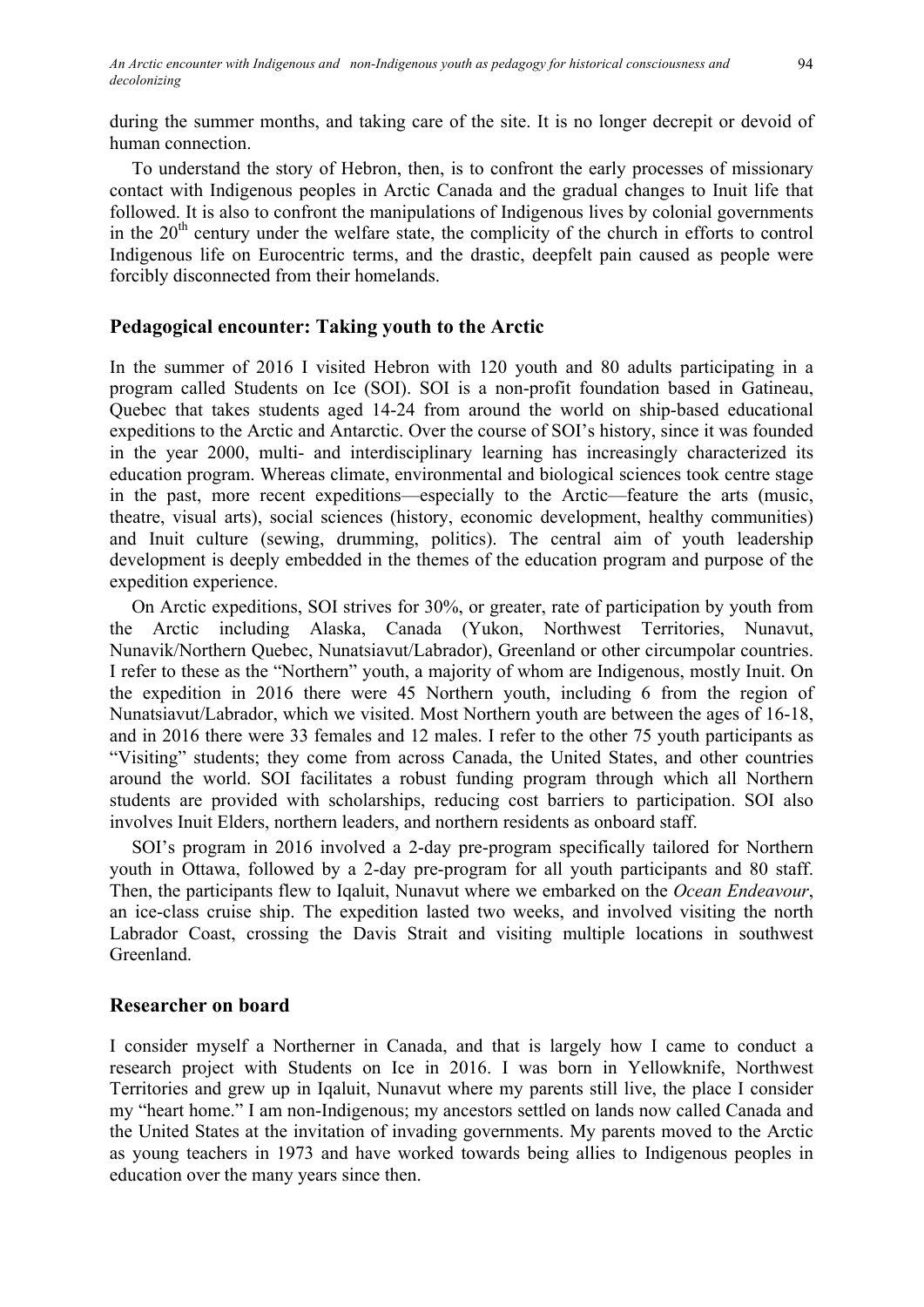My academic studies have mainly focused on Inuit education in the eastern Arctic (now Nunavut), including educational history in the  $20<sup>th</sup>$  century and analyses of decolonizing goals in the Nunavut school system in the  $21<sup>st</sup>$  century. In general, my research has been concerned with documenting ways educational change can be pursued to enhance school responsiveness to the vision of education held by Inuit families and communities.

This research project came about soon after my parents and I travelled through the Northwest Passage with the tour company Adventure Canada on board the *Ocean Endeavour* (the same ship used by SOI) in the summer of 2015. Having travelled extensively, and considering myself knowledgeable about the Arctic, I was nevertheless deeply affected by the expedition. I became much more intensely aware of climate crisis, more sensitive to my own, and my parents' mortality, more in love with the Arctic, and concerned about making a meaningful contribution to addressing climate change through my research and work.

Shortly after this trip, I arrived at the University of Ottawa to begin my postdoctoral fellowship. Upon speaking about my cruise experience, several colleagues recommended I connect with Lisa (Diz) Glithero, former Education Director of SOI and now Adjunct Professor. Following an encouraging conversation with Diz I began to imagine a research project that would help me investigate the powerful learning experience I had tasted through my own expedition, while at the same time contributing to a program that is increasingly oriented to supporting Northern youth.

I proceeded to meet with SOI senior staff and the founder and Executive Director, Geoff Green. We discussed our shared questions and interests, and they considered my proposal to develop a research plan focused on the Northern youth experience on SOI. Following several more meetings we developed a research plan that was thought to be within scope, useful to SOI, and not disruptive to their program experience or culture, particularly for the youth who would have an opportunity to participate.

The research questions I asked are much larger in scope than the research story featured here conveys, but I share them here to provide context. I asked:

What dimensions of the SOI experience (before, during and after) have the most significant impacts on Northern youth and educators, especially in terms of (but not limited to):

- supporting personal growth, education and leadership skills?
- encouraging engagement with and ongoing dialogue regarding important Arctic issues, such as (but not limited to) climate change?

What dimensions of the SOI experience best facilitate learning from the perspectives of Northerners about the North?

Based on the experiences and perspectives of Northerners, how can SOI improve its programs to increase responsiveness to Northern peoples and communities?

To investigate these questions I used the following methods: participant observation throughout the entire duration of the expedition (including the Northern student pre-program), analysis of program documents collected by SOI (student applications and feedback forms), small group interviews with students, one-on-one staff interviews, workshops with students that produced reflective worksheets and follow-up phone interviews with students. More detail can be accessed through my final research report (McGregor, 2017b).

The youth perspectives shared later in this article came from small group interviews. The interviews were designed to provide youth participants with an opportunity to reflect on and describe their learning experiences during SOI. The interviews were held during supper, so that youth did not miss out on another activity in order to participate. Supper is a plated and served meal on the ship (as opposed to buffet), meaning meals take longer and there are few reasons to get up from the table or disrupt the conversation. In the regular course of the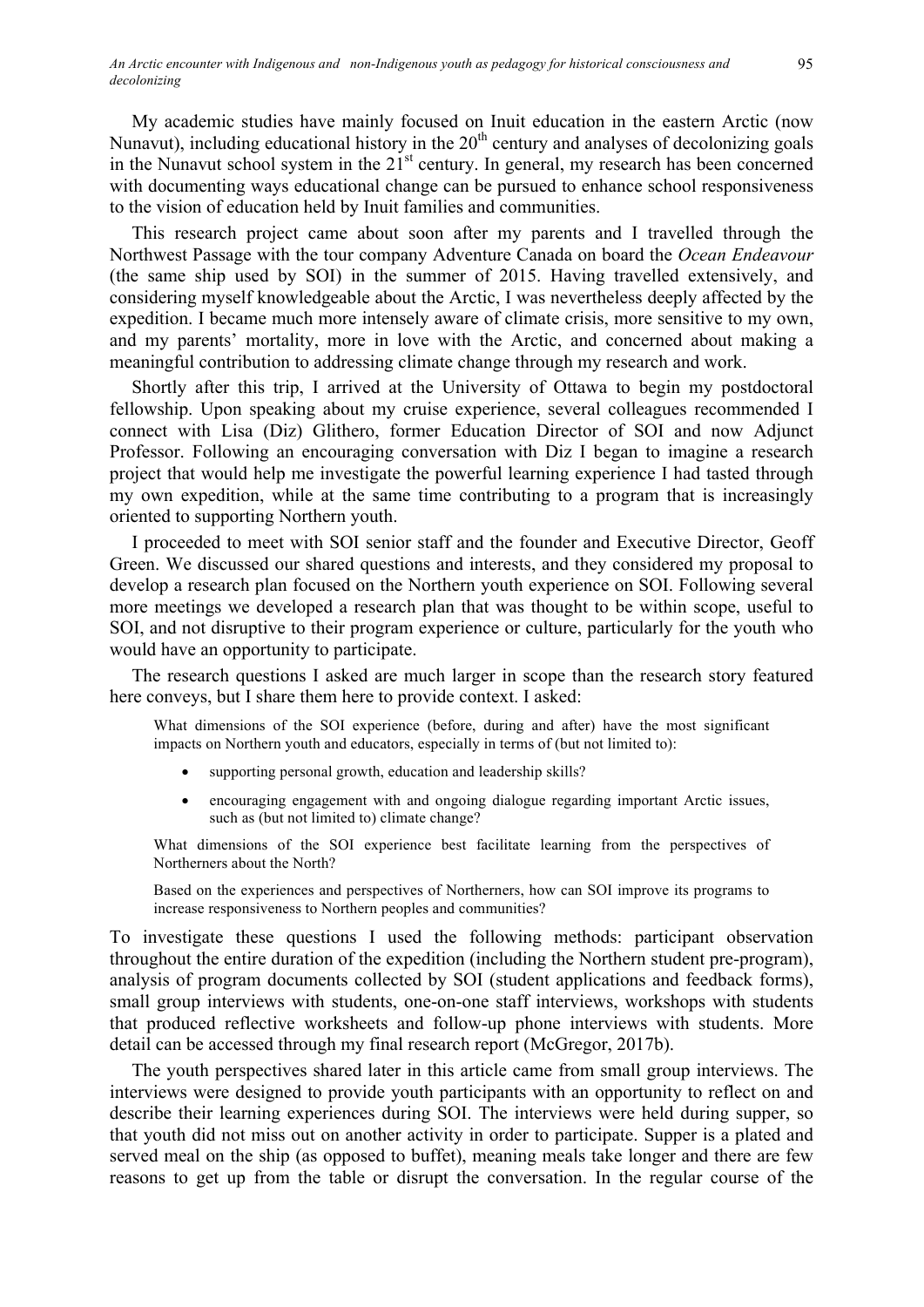program students generally recognize supper as a time when they meet new people because they are actively encouraged not to sit at the same table each evening.

To recruit students I announced at expedition briefings and to specific student groups that I was looking for participants and asked volunteers to approach me. I invited Visiting youth to participate alongside Northern youth, so as not to be exclusive, and to try and provide for the exchange of perspectives between them. On several occasions small group interviews were coincidentally held with one Northern youth, one southern Canadian youth and one American youth, because that was the combination of participants that expressed interest that day. Those who participated often had not talked with each other much before their participation in the research, and some had not even met. Participants included: 9 Northern youth (all female) and 13 visiting youth (6 female, 7 male) consisting of 6 Canadians, 6 Americans and 1 International student. 3 students were 20 years or older, 14 students were aged 17-19, and 5 students 16 or under.

To help students remember the events of the expedition I used a map of our itinerary and a diagram of the ship as prompts. I began the interviews by reviewing where we had been and inviting students to identify their most positive moments, and then their most challenging moments, by placing a sticker on the map or ship diagram corresponding to their experience. The stickers were very well liked and students often wanted to place multiple stickers and tell multiple stories. Students were generous and thoughtful in taking turns, listening closely to one another, acknowledging each other's responses and also finding unique things to share from their own perspective. For the most part conversation flowed easily, students spoke freely and seemed to enjoy being given the attention and opportunity to share their feelings and reflections.

#### **Facing the Past: Forced relocation, suicide, and getting to hope**

Hebron was not originally on the SOI expedition itinerary for 2016. Due to unusual ice conditions that summer we were pushed farther south than planned, and we targeted Hebron only days before arriving. Canada's national Inuit representative organization, Inuit Tapiriit Kanatami (ITK), coincidentally planned to launch the *National Inuit Suicide Prevention Strategy* (2016) at Hebron that same week and invited us to attend the event*.* Natan Obed, President of ITK, is descended from a family that formerly lived at Hebron. He chose it as the site to launch the suicide prevention strategy in honour of the deep anguish felt by the people of Nunatsiavut, and the ongoing struggle with suicide in that region, where rates are highest among the Inuit homelands.

Unfortunately, due to foggy conditions Natan Obed and other dignitaries who intended to launch the strategy could not arrive by plane. Having arrived at Hebron by ship, SOI decided, with Obed's encouragement, to hold its own impromptu ceremony to recognize suicide as a legacy of the site's colonial history. We filed into the partially refurbished church and sat, as Moravians traditionally did, with men on the right side and women on the left side. We filled the space, every bench seat taken, and with many students sitting on the floor and staff standing around the perimeter.

During the ceremony that unfolded, Inuit youth representatives read aloud the provincial government apology for the relocation, and the official Inuit response to the apology. An address from Natan Obed about the importance of suicide prevention was given in his absence. A moment of silence for victims of suicide was held. Many tears were shed as participants thought of people they had lost or who had struggled from other effects of historical trauma. Inuit Elders sang and played instruments. SOI's staff musicians performed. An Elder drum danced along with an Inuk student, and several young women performed Inuit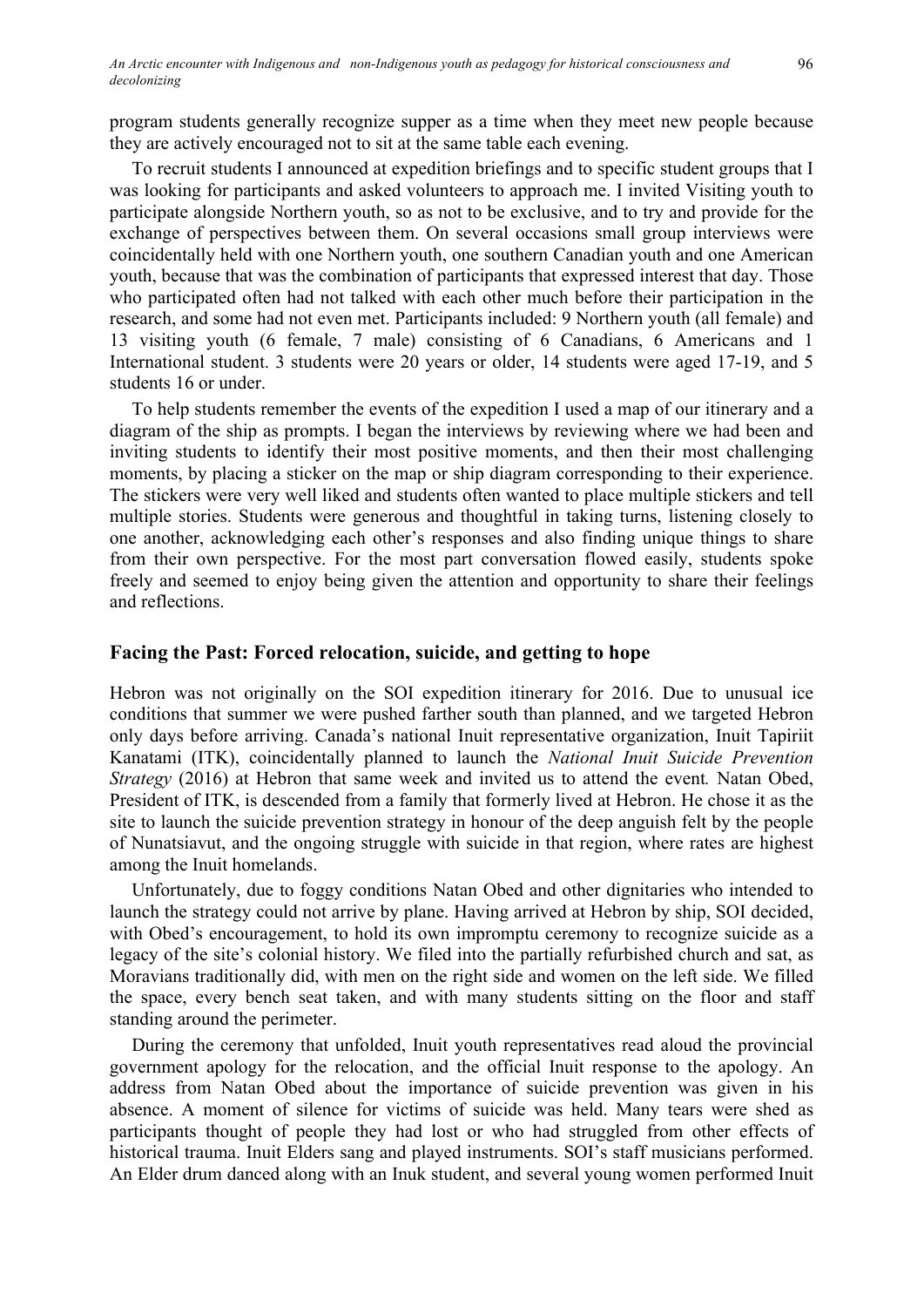throatsinging. A youth from Labrador performed the Nunatsiavut anthem. We were told that throatsinging and drumdancing would never have been allowed in church in the past, but on this day we overturned that restriction and became part of reclaiming Inuit tradition, perhaps renewing the sacredness of the space. Students were given time after the ceremony to tour the abandoned buildings, the monument and the nearby cemeteries. They also connected with the Inuit families who were caring for Hebron over the summer. One of the caretakers, descended from a family who had lived there, said the ceremony we assembled was the happiest thing that had ever happened in the church.

The day was about recognizing the historical injustices that occurred at Hebron specifically, as well as the contemporary struggle with suicide among Inuit across Canada. It was intended to celebrate Inuit culture and language rather than allowing it to be suppressed, as it was during colonization. The day inspired hope for the future as participating youth mobilized around the idea that Inuit communities *can* rise out of the intergenerational trauma of their ancestors.

#### **Learning in the experiential encounter: Youth voices on visiting Hebron**

As noted earlier, part of my research methods involved asking SOI youth participants—those who volunteered to join small group interviews—what event during the entire expedition had been most challenging for them. Many, both Indigenous and non-Indigenous, mentioned the visit to Hebron. Here are three examples of what they said:

A 17-year-old Inuk from Nunavut said the following of her experience:

[A] hard thing was when they were speaking of how we [Inuit] know how to heal, but for me I don't really see it. For me being here [in Labrador] that's one step closer, helping our parents and grandparents heal. My granny and my mom went to residential school. My great-granny—they were relocated to [Nunavut community]. I try to help them move on but when we try, they just get mad at us. Hard for me to understand why. My generation is having to hold all of it on our shoulders, we want to move on but we're trying to help our parents to heal. Sometimes their judgment comes onto us and we go into a small shell.

#### A 23-year-old international student explained that there is more than one Hebron in the world.

Hebron really hit home for me. [...] In Palestine, we have a Hebron. I was there and things aren't going well. It used to be my favourite city and now it is desolate, a completely different city. Hearing the stories here brought back those feelings. People have similar kinds of attachment or detachment from a place. I cried in the church, and when we got back, and that night. But by the end of it, I was supported and felt so good to be part of their celebration and apology.

#### A 16-year-old non-Indigenous participant from Atlantic Canada shared connections he made.

[The] Most special and significant [moment] was at Hebron; there was a lot of reconciliation and truth. In New Brunswick there is no longer very many Aboriginal students and Elders where I'm from. There were Maliseet, Mi'kmaq and Métis. Having that emotional connection with Inuit students was very special because I couldn't experience it where I'm from. [The] theme of suicide and how it affects Aboriginal students [is] close to me because my closest friend's brother committed suicide and my friend found him. It was very emotional for the entire community.

Further, he added, "I didn't [choose Hebron as the most challenging moment] because I don't think it was a challenge for me to feel the way I did that day, I felt I could experience everything that I was feeling very openly and everybody surrounding me was having many of the same feelings."

In these student reflections I see expression of the difficult feelings that bubble up in encounters with historical trauma caused by colonization. However, the students are not simply voyeurs or those learning *about* Indigenous people and their separate realities. In these three quotations I see students from different backgrounds coming to think and feel *alongside*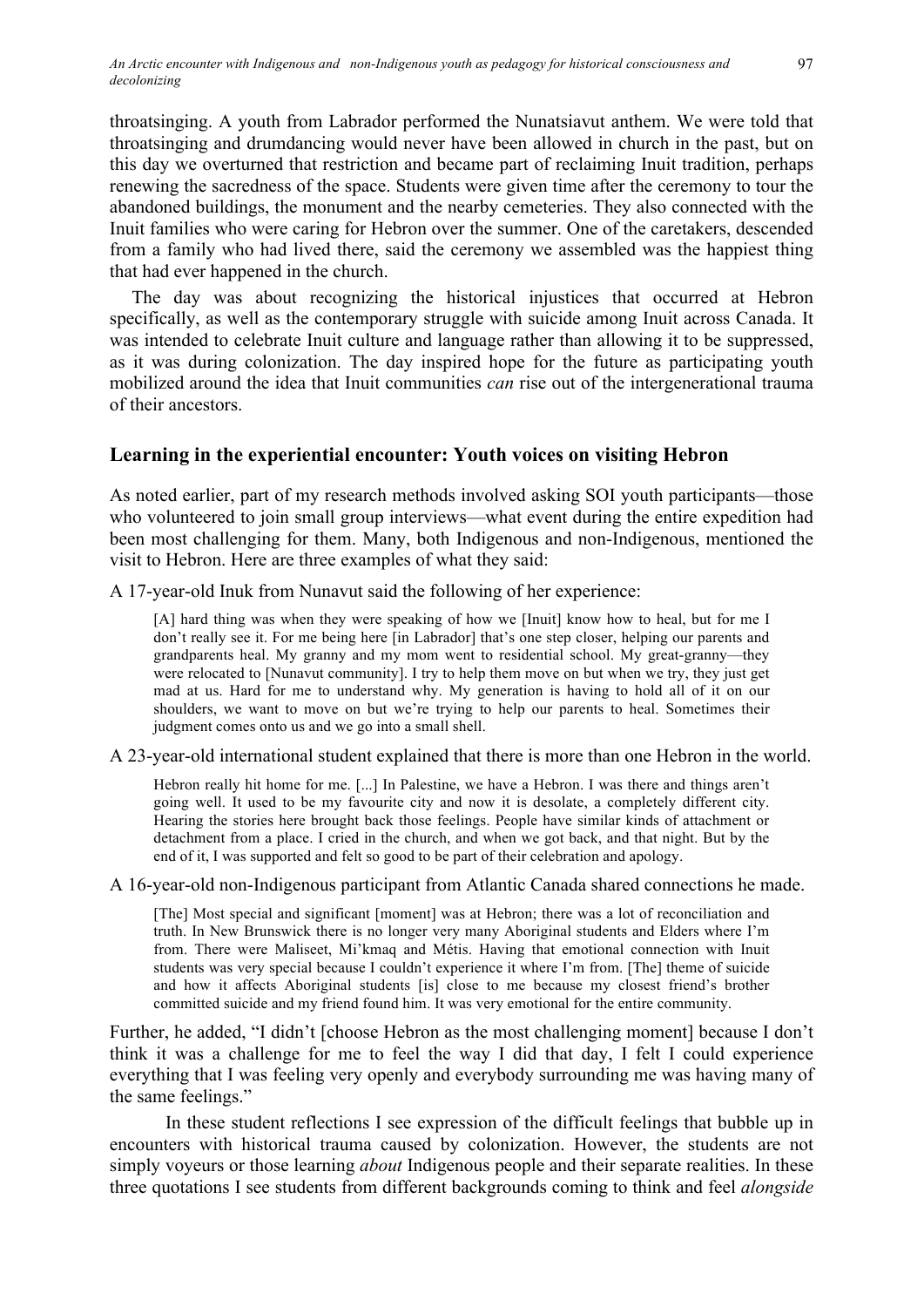the people directly affected by Hebron. In each case they draw connections to their own context of colonialism, and the challenge of healing from it. The student from Nunavut speaks of the parallel impacts of residential schools and Inuit relocations on her family, and the parallel challenges with intergenerational healing. The student from Palestine speaks of displacement and decay, where once there was a vibrant community. The student from Atlantic Canada is concerned about the absence of Indigenous people, as they have been pushed off their traditional territories, therefore he feels a lack of connection. And yet, he shows commonality in the grief associated with suicide. Each acknowledges the experience of Hebron as a healing one, saying it was "one step closer" to healing, noting "I was supported," or concluding "I could experience what I was feeling openly and we shared it."

During another research interview I spoke to an SOI staff member who is a mental health counselor, born and raised in the North, and someone who was keenly tuned into the students' experiences of Hebron. I asked her why she thought it was such a provocative experience. She said:

In years past [during SOI expeditions] suicide has been touched upon, like the statistics when someone was giving a presentation. But with Hebron it was more experiential. You got to go to this place, you got to see with your own eyes, touch with your own hands, and smell with your own nose. You got to experience this place, and there was a sense of reality. Statistics are statistics... but what does that mean? What I loved about Hebron was, yes, it was 'these are statistics, etc. etc.,' but then 'these are the strengths.' It was that beautiful movement of 'This is what has happened, this is how Inuit have been affected, this was where we are and where we're going.' I think that letter of forgiveness by the people of Labrador was pretty impactful.

This quotation clearly evokes the powerful nature of experiential learning, of visiting real places. Any history teacher comparing what they usually do in four-walled classrooms to establish a connection to the past would undoubtedly point out the uniqueness of a pedagogical encounter such as the one I have described. That is certainly true, it was just about as emergent, sensory and immersive as learning ever gets. It was incredibly unique.

But, what might have been as important as *being there* in the place where colonial confrontation happened, were the relationships established between the Indigenous and non-Indigenous visitors to the place. We arrived, witnessed, felt, and left together.

## **Decolonizing through recognition of difference** *and* **connection in educational experiences**

As outlined in the Introduction, Donald's (2012) theory of decolonizing education involves inviting Canadians to "face each other across deeply learned divides, revisit and deconstruct their shared past, and engage carefully with the realization that their present and future is similarly tied together" (p. 102). He asks to consider that, "perspectives on history, memory and experience are connected and interreferential" (p. 102). Moves toward ethical relationality demand that we carefully attend to "the particular historical, cultural, and social contexts from which a person or community understands and interprets the world" (p. 104).

I saw something like this relationality built during our visit to Hebron. There were more than a few token Indigenous representatives on this journey, more than a guest speaker or one tour guide at the site. A third of our youth group and many adults were Northern, Indigenous people whose lives continue to be affected by historical trauma made real by the place called Hebron. The community that was built among the Northern youth, and with the students who were seeing the North for the first time, produced a sense of difference. But, at the same time, it produced a strong bond and a sense of the importance of equity in the present and future so as to recover, and so as not to perpetuate injustice.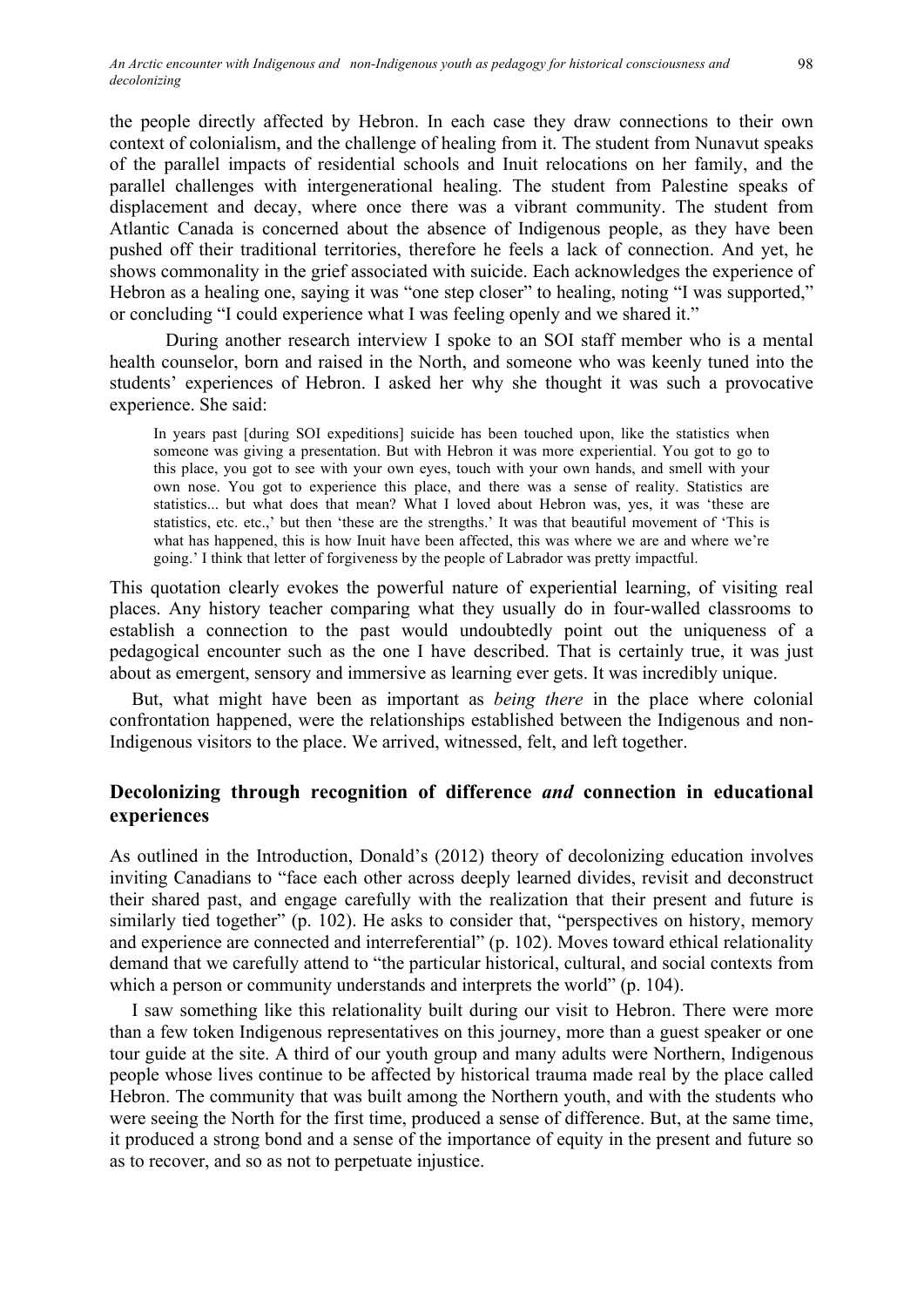You can hear this acknowledgement of both difference and connection in another quote from the aforementioned 16-year-old youth from Atlantic Canada, when I asked him what he'd learned about the Arctic:

Having the realization that the way that I'm experiencing the Arctic in the typical Western Britishdescent way—Like, "Whoa, it's a great vast expanse of mystery and adventure, and craziness, and we don't know anything about it, it's all brand new to me." The realization that that is so much different from how the Inuit students treat it—as more of a homeland, and everything here has cultural meaning to them. It doesn't have the same meaning for me as somebody who didn't grow up living in it. I hadn't expected that disconnect. Making that realization that it is so much more intertwined with their culture than it is with typical white, British, Western mindset. It was pretty crazy.

This student clearly "attends to the particular historical, cultural, and social contexts from which a person or community understands and interprets the world," (2012, p. 104) as Donald suggests is needed. This exemplar reinforces the idea that if decolonizing education is the process of deconstructing taken-for-granted notions of the past and present, and reconstructing them with more fulsome attention to Indigenous-non-Indigenous relationality, then decolonizing and historical consciousness are deeply linked.

### **Decolonizing historical consciousness**

To my understanding, which I have detailed in greater depth elsewhere (McGregor, 2015), historical consciousness is thinking with the awareness that both *what* we think about, and our own *way* of thinking, are historically conditioned. In the Gadamerian sense of historically "effected" consciousness, processes of knowing are never objective (Gadamer, 1975/2013). Rather, experiences, and the forces that shape our experiences such as place, time, identity, and relationships, always shape processes of knowing. If we accept this premise, then we also accept that knowledge can, and must, be remade as experience shifts—in response to place, time, identity and relationships. The openness to such shifts in knowing, and to shifts in ourselves as a result, is the same openness warranted in advancing decolonizing. What we "know" about Canada and its history, what we "know" about Indigenous people, should never be static, never fixed, never secure in a single narrative or a single experience. We must recognize the extent to which our perspectives on Indigenous-non-Indigenous relations are historically conditioned.

The question then emerges, how do educators help youth become aware of how their consciousness is historically conditioned, and will this contribute to their ability to participate in decolonizing Canada? Confrontations with coloniality, in the presence of others who see places in the same moment, and yet know them differently, help to make this real in the learning experiences of youth. In my view, educators are called to invite youth to become aware, and then remember, that everyone's view of the world is historically conditioned particularly by identities, places and relationships. How teachers go about this in decolonizing teaching and nurturing historical consciousness will likewise depend on their identity, place and relationships. And yet, perhaps there are some dimensions of pedagogy that hold particularly valuable potential.

The first significant dimension is an embodied encounter with a real place that strongly elicits the history of colonization in Canada. Second, the place likely would not have held such potential in the absence of group of individuals still affected by that very history, those who show that the past comes with us into the present. Third, the focus of our visit was the suicide epidemic in Inuit communities and the extent to which this challenge flows from intergenerational trauma linked to reolcations such as the one from Hebron. Fourth, the context of being on an expedition offered space, time and relationships within which the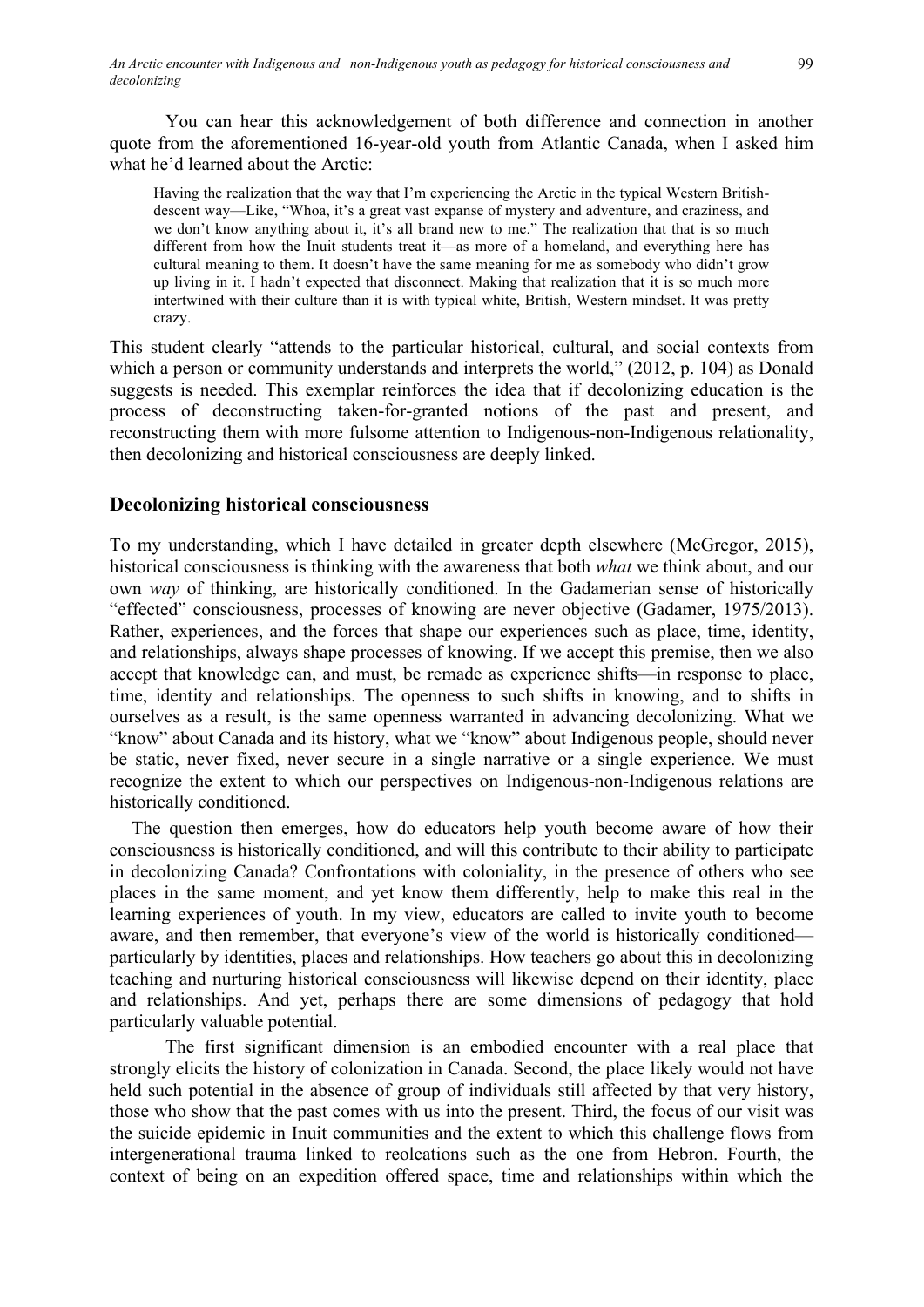encounter percolated, or set in, especially through dialogue among peers. The journey allowed the youth and adults who had all been there, a new community of learners, to reflect on and discuss the meaning of the encounter in the days and weeks afterward. This reflection was demonstrated through, but certainly not limited to, the students' participation in my research.

This pedagogical experience involved moving together through time and space, and changing conditions. The conditions we encountered were familiar for some participants (the Northern youth) and very foreign to others (the Visiting youth). Processes of forming community, made up of many new, networked bonds, framed our journey. We literally came to see the world anew, but not all in the same way. Students seemed to recognize that we came with our own lenses, but nevertheless could learn and grow side-by-side. I suggest that these conditions of the encounter helped to mirror, and nurture, learning that serves purposes associated with historical consciousness and decolonizing. The illumination of historical conditions, of difference and of connection, also may help overcome the perceived separateness of Northerners and other citizens of Canada and the world.

Confronting realities associated with histories of colonization can bring out emotion, and for us at Hebron, it certainly did. But without the chance to acknowledge these truths that surround us, we cannot work towards the healing that is needed within us and between us. As demonstrated by student remarks, the holistic, experiential learning journey to Hebron touched many individuals deeply. While the emergent pedagogical encounter will never be repeated exactly, I hope it stands to show that educators can continue to seek and facilitate learning experiences associated with difficult histories and contemporary challenges, and mobilize Indigenous and non-Indigenous youth to stand along side each other in understanding, respect, solidarity and resilience.

### **References**

- Donald, D. (2009). Forts, curriculum, and Indigenous métissage: Imagining decolonization of Aboriginal-Canadian relations in educational contexts. *First Nations Perspectives, 2*(1), 1- 24.
- Donald, D. (2012). Forts, colonial frontier logics, and Aboriginal-Canadian relations: Imagining decolonizing educational philosophies in Canadian contexts. In A. A. Abdi (Ed.), *Decolonizing philosophies of education* (pp. 91-111). Rotterdam: Sense.
- Inuit Tapiriit Kanatami. (2016). *National Inuit suicide prevention strategy.* Ottawa: Inuit Tapiriit Kanatami.
- Gadamer, H. (1975/2013). *Truth and method* [Wahrheit und Methode.] (J. Weinsheimer, D. G. Marshall Trans.). London: Bloomsbury.
- Grace, S. (2001). *Canada and the idea of North.* Montreal and Kingston: McGill-Queen's University Press.
- McGregor, H. E. (2015). *Decolonizing the Nunavut school system: Stories in a river of time* (Unpublished doctoral dissertation). The University of British Columbia, Vancouver.
- McGregor, H. E. (2017a). One classroom, two teachers?: Historical thinking and Indigenous education in Canada. *Critical Education, 8*(14), 1-18*.*